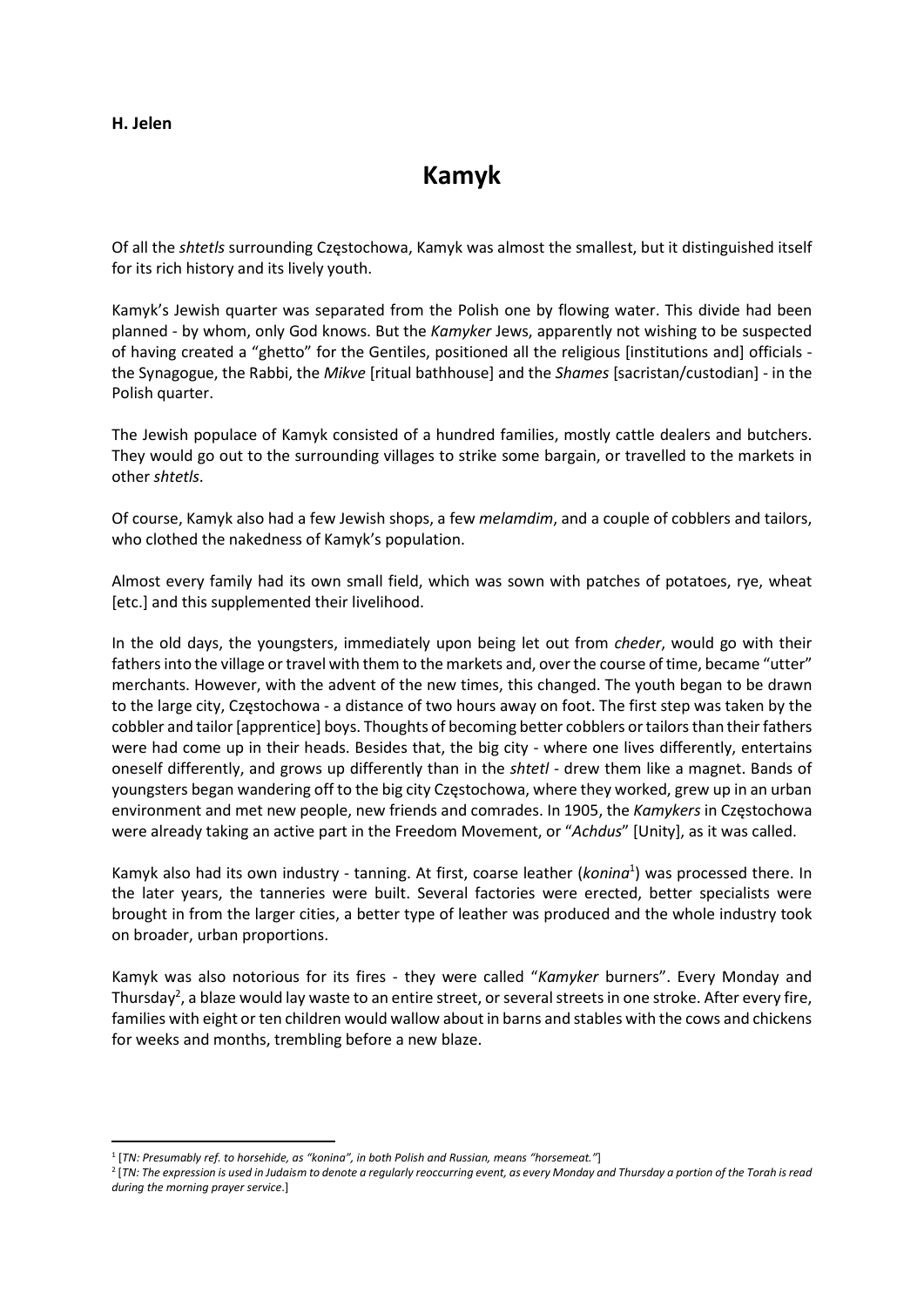Kamyk believed the fires were a punishment from God - until it emerged that they were the doing of the small-shtetl "good boys" [gangsters<sup>3</sup>].

A Jewish lord resided in Kamyk - Zandsztajn. He conducted himself in the same manner as all the Polish noblemen in the vicinity - with a courtyard almost like a palace, surrounded by a fruit and flower garden, with many fields, meadows, woods, cattle and horses, and with a sawmill and a mill that were powered by steam. The mill and sawmill brought life to Kamyk. Wagons brought timber from the forest, the sawmill cut the planks and sent them into town - and Kamyk earned a living.

The Kamyker Jews, as is usually the case, aggrandised themselves with the Jewish lord in their shtetl, even if they felt wronged and insulted that, on their part, the Jewish noblemen kept themselves strictly isolated from the poor Jewish populace, and the courtyard watchmen, who fiercely guarded everything that belonged to the courtyard, looked at everyone with angry eyes.

At times, the Jewish nobleman gave out potatoes. This would happen in the winter and in times of great need.

Kamyk celebrated chinuchs<sup>4</sup> in a unique manner. It was mostly the Chevre Tehilim [Society (for the recitation of) Psalms], which celebrated the completion of several Torah scrolls. Each chinuch was a true festival in the shtetl, lasting for several days. Young and old would take part in the great joyous occasion, with musical orchestras, food, drink, song and dance.

The festive holiday feeling of these *chinuchs* would leave a profound yearning after it, once everything returned to weekday life.

The Chevre Tehilim also celebrated frequent Melave Malkes<sup>5</sup>, and they would end Simchas Torah with dancing and singing. They went to the Synagogue for the *hakufes*<sup>6</sup> with illuminated processions.

Kamyk was also surrounded by natural beauty. The most beautiful was the renowned Nysn-Barg [Nut Mountain]. The youth, who in the summertime would come home for *Shabbes* after a week of work in Częstochowa, refreshed themselves in the sea of green in which the whole shtetl with its fields, woods, streams and meadows was immersed.

But the Nysn-Barg was most beloved of all. That is where they headed on Shabbes after the chulent. When the work-weary shtetl sank into slumber, the youth would go out to the Nysn-Barg with a newspaper, a book or an illustrated magazine and lay down there and feel as if they were in an enchanted palace. Once one reached the mountain's summit, it seemed not only as if Częstochowa lay at one's feet, but as if the whole world was literally to be reached with the hand.

Two individuals stood out in the foremost ranks of the Kamyker youth - Berl (Benny) Jelen and Hersze'le Erlich. They were two separate bodies with one soul. They were both the "dreamers of Kamyk" and those who, within their limited possibilities, realised their dreams through actions.

First of all, they formed a youth circle around themselves and made efforts to procure reading materials for them - from newspapers and magazines to a philosophical works. When the circle

<sup>3</sup> [TN: These Jewish gangsters, who are frequently mentioned throughout the contemporary literature, ran extortion rackets and would not have been above setting fire to a business which had refused to pay them protection money.]

<sup>4</sup> [TN: Plural form of the Heb. "chinuch," meaning "education/dedication/inauguration"; in this case, the inauguration of a newly-written Torah scroll, as follows.]

<sup>5</sup> [TN: A "Melave Malka," lit. "Accompanying the Queen," is a festive meal held on Saturday night to see the Shabbes off.]

<sup>6</sup> [TN: Heb., lit. "circles"; at the end of the festival of Sukkos, on Simchas Torah, it is the custom to take the Torah scrolls out of the Holy Ark and to encircle the reader's platform with great joy, singing and dancing.]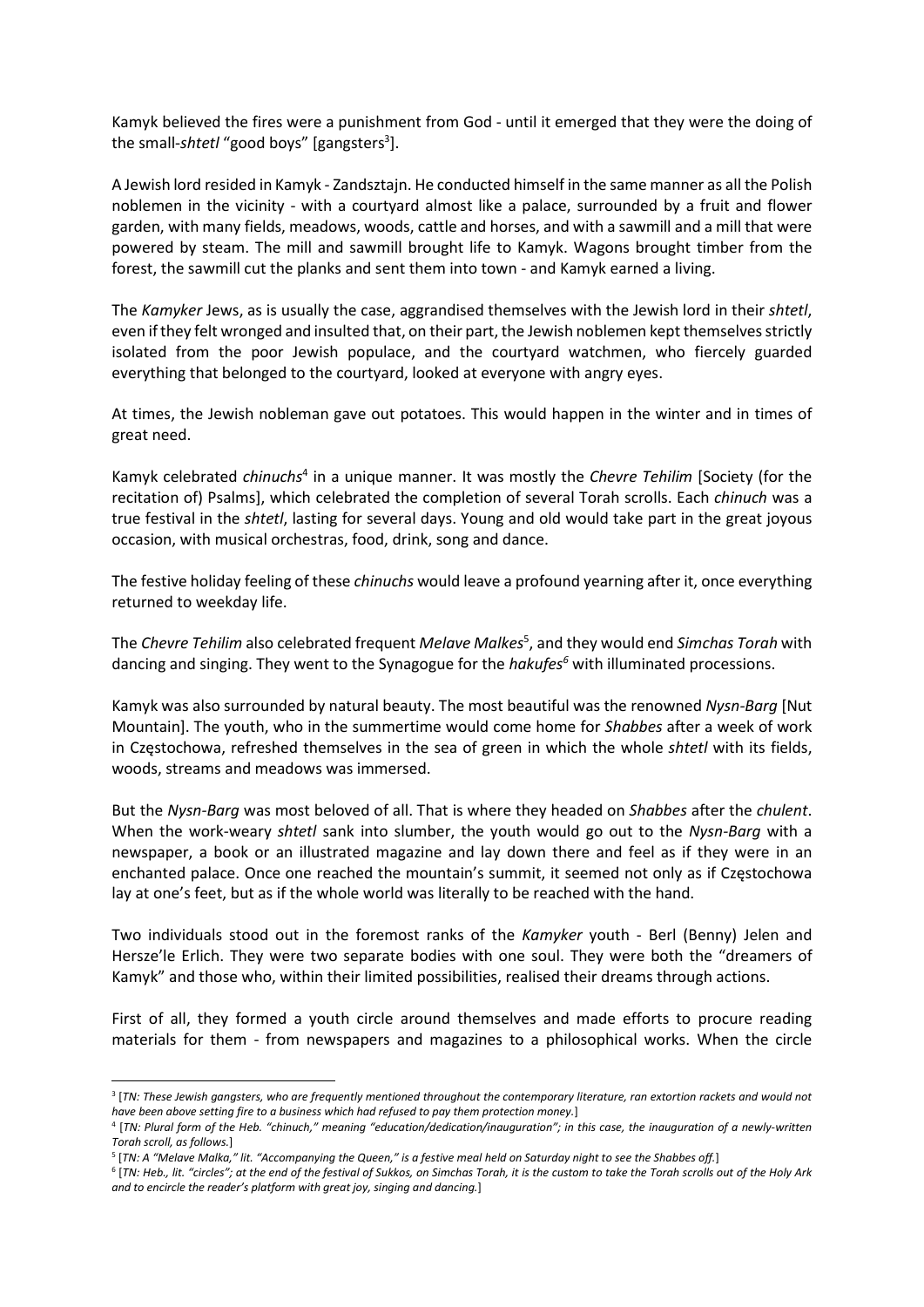expanded, they set out to create a youth organisation named "Chevre Bucherim" [Society [of] Bachelors], with its own minyan and its own Torah scroll.

However, the Kamyker [religious] fanatics smelt that, under the Chevre Bucherim, with its own minyan, something else was hidden and a war flared up in all corners of the shtetl - in the street, in the Synagogue, in the shtiebel and even in the mikve – everywhere, people spoke about the calamity that was bearing down on Kamyk.

But the youth won. The Chevre Bucherim, with its own minyan, became a reality. The first Simchas Torah that the lads celebrated surpassed [that of] the Chevre Tehilim. When the Chevre held the "march" in the streets, with lights and singing, candles were lit in every window for their sake. Kamyk had never yet seen such a picture. Even the Gentile neighbours rejoiced along with them on this festive occasion.

With the outbreak of the First World War, all the factories and workshops in the towns and shtetls came to a stop. The Kamyker youth returned home from the cities - to their parents for bed and board. The youth circle, with its two leaders, did not neglect this opportunity and held frequent gatherings and meetings, which held the youth together and developed their sensitivity for communal issues and an interest in literature. They often brought in representatives of the Labour Movement from Częstochowa, such as Raphael Federman, Szmul Frank, A. Chrobolovsky, Herszl Gotajner, Mojsze Berkensztadt and others.

With the end of the First World War, Kamyk's financial situation did not improve, but worsened. Most of the Jewish population was starving. Children went about naked and barefoot. Thanks to the efforts of the leading youth group, which had connections to the Częstochowa SS, later Vereinigte, Kamyk received aid and food which America had sent for Poland. A kitchen was opened for children, where they received several meals a day. Some clothes was procured and, at the end, the most beautiful thing was created, in which all Kamyk rejoiced and took pride - a kindergarten named after I.L. Peretz.

Needless to say, without the aid of Częstochowa, the CISZO (Central Yiddish School Organisation) and of friends from America, this would have been impossible. The kindergarten's soul was the first teacher, Fajge'le Berliner. With her love for the child and selfless devotion, she raised the kindergarten to a very fine level. The Kamyker children, just like the whole Jewish population of Kamyk, repaid her with love and respect.

On the second school year, a Year One primary school was opened. Flw Berl Jelen was, by then, already in America and he supported the work with all his might.

When the delegates of the Czenstochover Relief in New York came to Częstochowa to create the I.L. Peretz building, they also visited Kamyk and gave \$100 to the Kamyk school.

With the assistance of the Częstochowa drama circle, performances, lectures and dance evenings were held, which would bring in financial aid.

The kindergarten also had a Parents Committee, and parents' meetings would be held often. Orthodox Jews, who had recognised that their children would be brought up better in a modern school than in an old-fashioned cheder, were [also] represented on the Parents Committee.

Kamyk participated in the electoral war in independent Poland and a great number of the Jewish voters supported the progressive socialist candidates.